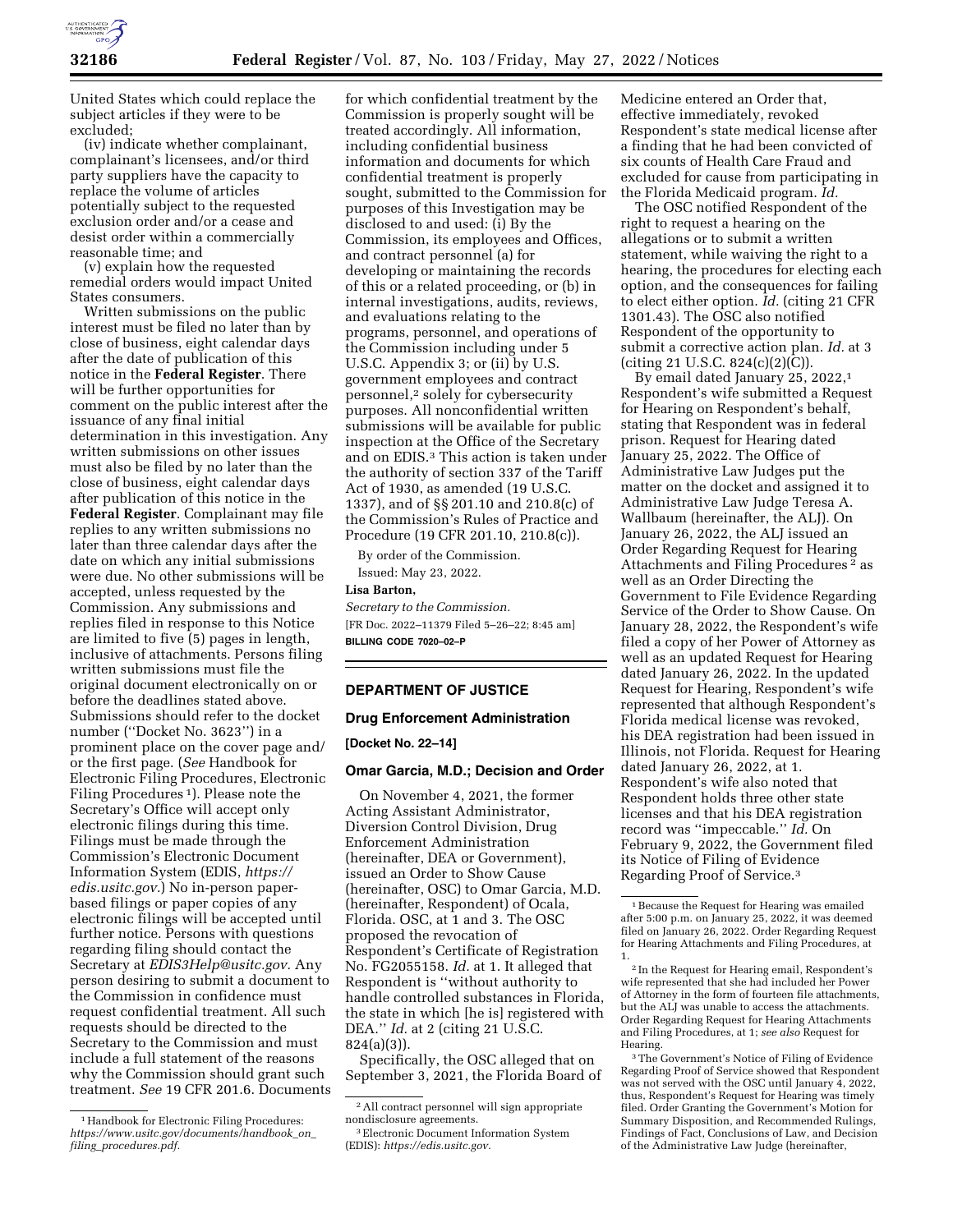On February 9, 2022, the ALJ issued an Order Directing the Government to File Evidence Regarding its Lack of State Authority Allegation and Briefing Schedule. The Government timely filed its Notice of Filing of Evidence and Motion for Summary Disposition (hereinafter, Motion for Summary Disposition) on February 25, 2022. RD, at 2. In its Motion, the Government represented that Respondent lacks authority to handle controlled substances in Florida, the state in which he is registered with the DEA, and argued that, therefore, Respondent's DEA registration must be revoked. Motion for Summary Disposition, at 1– 6. Respondent failed to timely file a response to the Government's Motion and on March 25, 2022, the ALJ issued an Order Directing Compliance to Respondent. RD, at 2. By email dated March 21, 2022,<sup>4</sup> Respondent's wife requested additional time to file a response and on the same day, the ALJ issued an Order Regarding Respondent's Extension Request extending the deadline. *Id.* On March 24, 2022, Respondent filed a Response to the Motion for Summary Disposition (hereinafter, Response). In his Response dated March 22, 2022, Respondent indicated that he missed the original deadline because he is incarcerated and it had been an oversight by his wife. Response, at 1. Respondent also stated that as of March 14, 2022, an updated DEA registration was sent to his home address, and that prior to the update, the registration was listed as being issued in Illinois. *Id.* at 2. Finally, Respondent reiterated that he had medical licenses in other states and noted that his underlying conviction was being appealed. *Id.* 

On March 29, 2022, the ALJ granted the Government's Motion for Summary Disposition, finding that ''[t]here is no genuine issue of material fact in this case.'' RD, at 8. The ALJ recommended that Respondent's registration be revoked and that any application to renew or modify his registration, and any applications for any other DEA registrations in Florida, be denied because Respondent lacks state authority to handle control substances. *Id.* at 9. By letter dated April 25, 2022, the ALJ certified and transmitted the record to me for final Agency action and noted that neither party filed exceptions.

I issue this Decision and Order based on the entire record before me. 21 CFR 1301.43(e). I make the following findings of fact.

## **Findings of Fact**

### *Respondent's DEA Registration*

Respondent is the holder of DEA Certificate of Registration No. FG2055158 at the registered address of 7258 SE 2nd Ave., Ocala, FL 34480. Motion for Summary Disposition, Attachment (hereinafter, Gov. Att.) 2, Exhibit (hereinafter, Ex.) 1 (Certificate of Registration). Pursuant to this registration, Respondent is authorized to dispense controlled substances in schedules II through V as a practitioner. *Id.* Respondent's registration expires on September 30, 2022. *Id.* On April 30, 2021, DEA granted Respondent's request to change his registered address from Illinois to Florida. Gov. Att. 2.

## *The Status of Respondent's State License*

On December 11, 2020, the State of Florida Department of Health (hereinafter, the Department) issued an Administrative Complaint against Respondent alleging that on or about February 27, 2020, the Florida Agency for Health Care Administration terminated Respondent's participation in the state Medicaid program and therefore, Respondent was subject to Department discipline. Gov. Att. 1, Ex. 1, at 5–7. On September 3, 2021, the State of Florida Board of Medicine (hereinafter, the Board) issued a Final Order revoking Respondent's state medical license after finding that Respondent had been convicted of six counts of Health Care Fraud and that Respondent had been sanctioned and terminated with cause from participating in the Florida Medicaid program. *Id.* at 1–3.

According to Florida's online records, of which I take official notice, Respondent's medical license is still revoked.5 Florida Department of Health

License Verification, *[https://mqa](https://mqa-internet.doh.state.fl.us/MQASearchServices/HealthCareProviders)[internet.doh.state.fl.us/](https://mqa-internet.doh.state.fl.us/MQASearchServices/HealthCareProviders)  [MQASearchServices/](https://mqa-internet.doh.state.fl.us/MQASearchServices/HealthCareProviders)  [HealthCareProviders](https://mqa-internet.doh.state.fl.us/MQASearchServices/HealthCareProviders)* (last visited date of signature of this Order). Accordingly, I find that Respondent is not currently licensed to practice medicine in Florida, the state in which he is registered with the DEA.6

# **Discussion**

Pursuant to 21 U.S.C. 824(a)(3), the Attorney General is authorized to suspend or revoke a registration issued under section 823 of the Controlled Substances Act (hereinafter, CSA) ''upon a finding that the registrant . . . has had his State license or registration suspended . . . [or] revoked . . . by competent State authority and is no longer authorized by State law to engage in the . . . dispensing of controlled substances.'' With respect to a practitioner, the DEA has also long held that the possession of authority to dispense controlled substances under the laws of the state in which a practitioner engages in professional practice is a fundamental condition for obtaining and maintaining a practitioner's registration. *See, e.g., James L. Hooper, M.D.,* 76 FR 71371 (2011), *pet. for rev. denied,* 481 F. App'x 826 (4th Cir. 2012); *Frederick Marsh Blanton, M.D.,* 43 FR 27616, 27617 (1978).

This rule derives from the text of two provisions of the CSA. First, Congress defined the term ''practitioner'' to mean ''a physician . . . or other person licensed, registered, or otherwise permitted, by . . . the jurisdiction in which he practices . . . , to distribute, dispense, . . . [or] administer . . . a controlled substance in the course of professional practice.'' 21 U.S.C.

Recommended Decision or RD); *see also*  Government's Notice of Filing of Evidence Regarding Proof of Service.

<sup>4</sup>Because the request was emailed after 5:00 p.m. on March 21, 2022, it was deemed filed on March 22, 2022. *Id.* at 3.

<sup>5</sup>Under the Administrative Procedure Act, an agency ''may take official notice of facts at any stage in a proceeding—even in the final decision.'' United States Department of Justice, Attorney General's Manual on the Administrative Procedure Act 80 (1947) (Wm. W. Gaunt & Sons, Inc., Reprint 1979). Pursuant to 5 U.S.C. 556(e), ''[w]hen an agency decision rests on official notice of a material fact not appearing in the evidence in the record, a party is entitled, on timely request, to an opportunity to show the contrary.'' Accordingly, Respondent may dispute my finding by filing a properly supported motion for reconsideration of findings of fact within fifteen calendar days of the date of this Order. Any such motion and response shall be filed and served by email to the other party and to Office of the Administrator, Drug Enforcement Administration at *[dea.addo.attorneys@dea.usdoj.gov.](mailto:dea.addo.attorneys@dea.usdoj.gov)* 

<sup>6</sup>Respondent argues that his DEA registration was issued in Illinois, not Florida, however, the record evidence shows that his DEA registration currently has a registered address in Florida. *See* Gov. Att. 2, Ex. 1 (Certificate of Registration). Further, even if Respondent's registered address were in Illinois, according to Illinois online records, of which I take official notice, Respondent's Illinois medical license is indefinitely suspended and Respondent's Illinois controlled substances registration is expired. Illinois Department of Financial and Professional Regulation License Lookup, *[https://](https://online-dfpr.micropact.com/lookup/licenselookup.aspx) [online-dfpr.micropact.com/lookup/](https://online-dfpr.micropact.com/lookup/licenselookup.aspx) [licenselookup.aspx](https://online-dfpr.micropact.com/lookup/licenselookup.aspx)* (last visited date of signature of this Order). Thus, Respondent is not currently licensed to engage in the practice of medicine nor registered to dispense controlled substances in Illinois. Respondent argues that he has other state medical licenses that could be used as a basis for DEA registration, however, as the ALJ stated, the argument fails ''because Respondent provides no evidence to support this assertion; indeed, he does not even identify those other states.'' RD, at 8. Moreover, ''even if [Respondent] does have other valid state medical licenses, his DEA registration is based on his Florida medical license, and that has undeniably been revoked.'' *Id.*